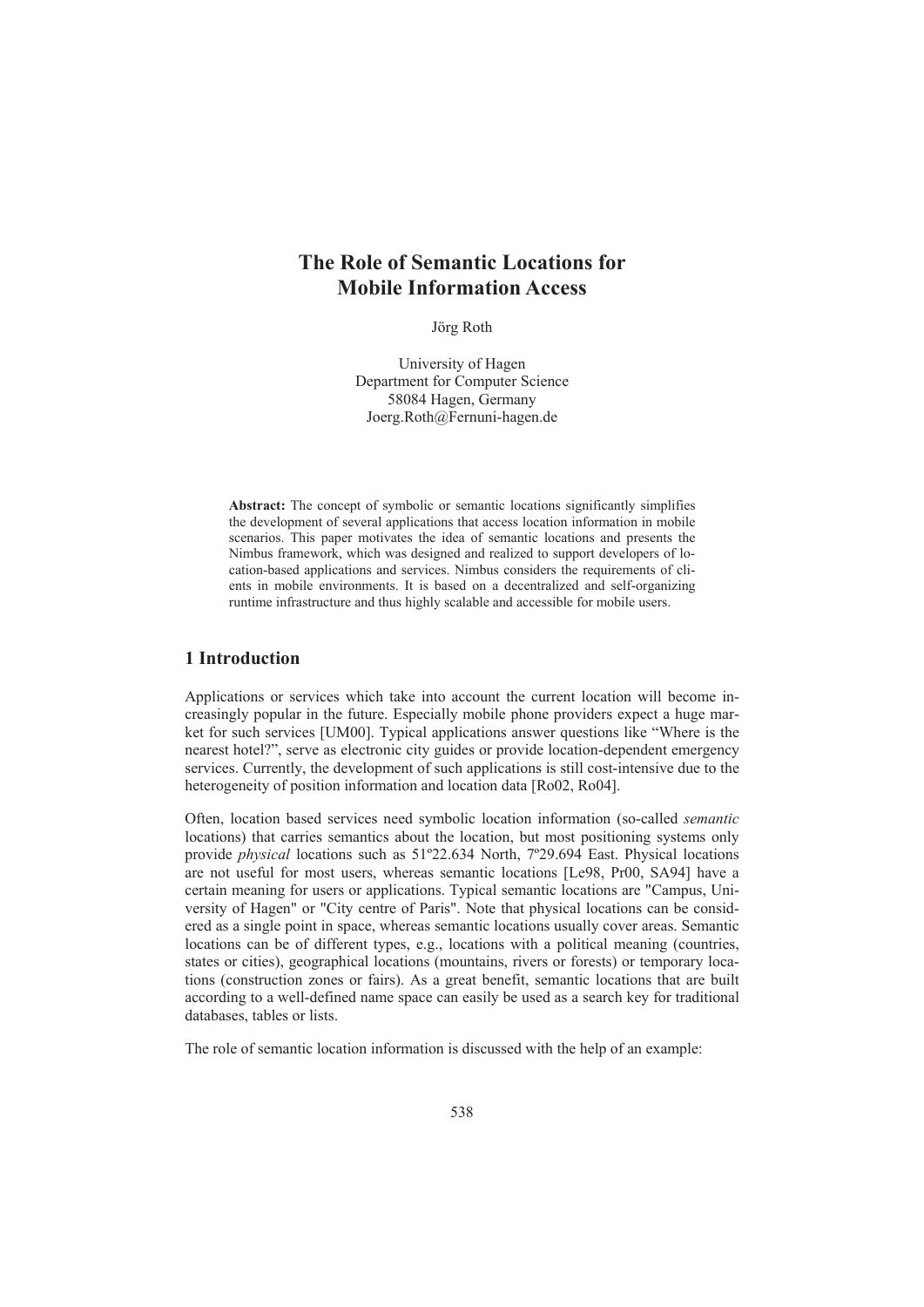Fig. 1 shows a location-based bus planner. The user simply selects the destination (fig. 1, left) and the application computes the appropriate time table for the selected destination, while taking into account the current time and location (fig. 1, middle). After boarding the bus, the planner supervises the current location and informs the user when to exit (fig. 1, right). This application is not primarily interested in the physical coordinates of the user's current location, but wants to know at which bus station the user is waiting. In this context, locations such as "Bus Station at the Central Railway Station" are typical semantic locations.

| <b>Bus Schedule</b>            | <b>Bus going to 'Fernuni'</b>     | <b>Bus 515</b>                                          |
|--------------------------------|-----------------------------------|---------------------------------------------------------|
|                                | Depar Arrives Dest<br>Nr. To      |                                                         |
| Your current location:         | 524 Gosmann 17:24 17:38 Loxbm     |                                                         |
| Hagen, central railway station | 534 Hohenl.Bf 17:43 17:46 Fernuni |                                                         |
| The current time: 17:23        | 515 Arcadeon 17:29 17:47 Fernuni  | Your current bus station is                             |
| Destinations: * Fernuni        | 527 Fuhrpark 17:39 18:08 Fernuni  | *** Tondernstr. ***<br>The next station *** Fernuni *** |
| Buses to this destination      | 547 Profilstr 17:41 17:55 Tonder  | is your destination.                                    |
|                                | 527 Fuhrpark 18:06 18:08 Fernuni  |                                                         |
| Exit                           | Back                              | Done                                                    |

Fig. 1: The location-based bus planner

As many positioning systems produce physical location information, the application or service often perform a mapping of physical coordinates to the respective semantic location (in the example: the bus station) internally. If this mapping operation is separately integrated into multiple applications, this causes an undesired code overhead. In addition, this mapping requires geo data that the service provider has to collect and administrate. This can be an expensive task.

As a solution, the Nimbus framework was designed and realized to encapsulate all functions related to positioning and mapping to semantic locations. The framework provides semantic location information according to a predefined name space, thus semantic locations can easily be used to look up spatial data in traditional databases. The mapping between physical and semantic location information is provided by a decentralized federation of *location servers*. Local information is entered and administered at a local server.

## **2 Semantic Locations in the Nimbus Framework**

To support developers of location-based services we created the Nimbus framework. Nimbus provides a common interface to location data and hides the position capturing mechanisms. To achieve an optimal flexibility, it provides physical coordinates as well as semantic information about the current location. With Nimbus, mobile users can switch between satellite navigation systems such as GPS, positioning systems based on cell-phone infrastructures, or indoor positioning systems without affecting the locationbased service. Nimbus is based on a self-organizing infrastructure, thus flexible and easy to extend.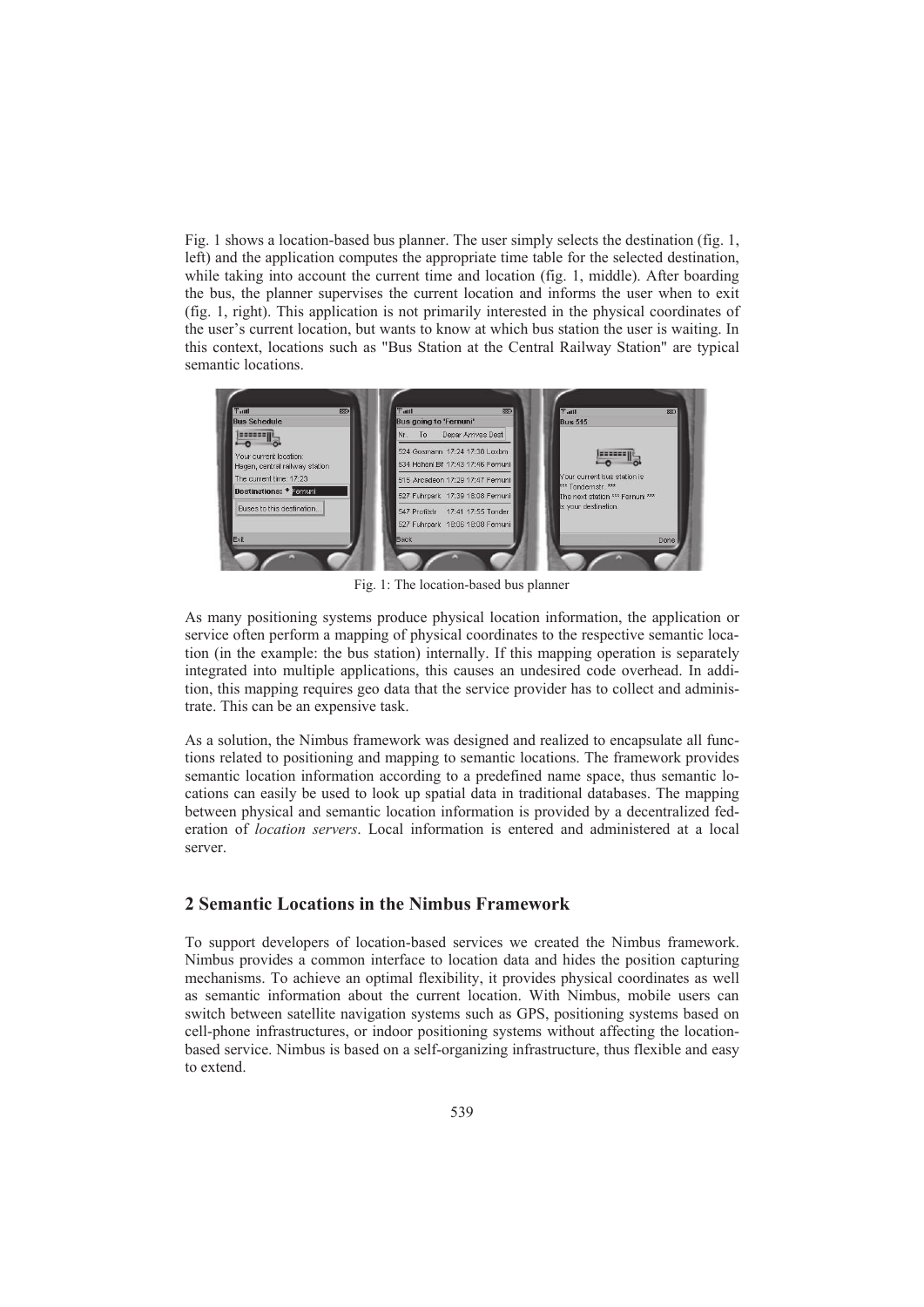Fig. 2 (left) shows the data flow in the Nimbus framework. We assume that the positioning systems are either attached to the mobile client or location information provided by a tracking system can be accessed by the mobile client via a wireless network.



Fig. 2: Data flow and Nimbus architecture

The Nimbus framework has a mobile part installed on the mobile system and a network part providing information about the location. The mobile part receives raw positions and requests an augmentation service from the network part. As a result, the mobile client receives globally unique physical and semantic location information, which can be easily processed by the application. As the semantic locations are strings that follow a predefined name scheme, they can easily be used for direct queries in database tables and lists and can be parts of file names. Besides the main function of augmenting locations, Nimbus provides several services strongly related to location-based services such as geocasting services [Ro03a].

From the conceptual view, Nimbus contains two important parts:

- x The *location model* structures the space and relates physical to semantic locations. It models locations with so-called *domains* that represent both physical and semantic aspects of locations. Domains are logically linked to each other by *relations* and *associations* and form higher structures called *hierarchies*. The specific structure of hierarchies enables an efficient execution of mapping operations between physical and semantic locations [HR04, Ro03b]. The correctness of these operations is formally proved [Ro05].
- x A *runtime infrastructure* (fig. 2 right) with its servers effectively stores the location data and is able to run the required algorithms in a decentralized manner. Domain data are directly available in the formal location model, but the domain access via a network has to be considered in a decentralized environment. The efficiency of the distributed algorithm is presented with the help of several simulations [Ro05].

The decision for a distributed storage of semantic locations has different reasons. First, a single database would be a bottleneck for a huge number of potential clients.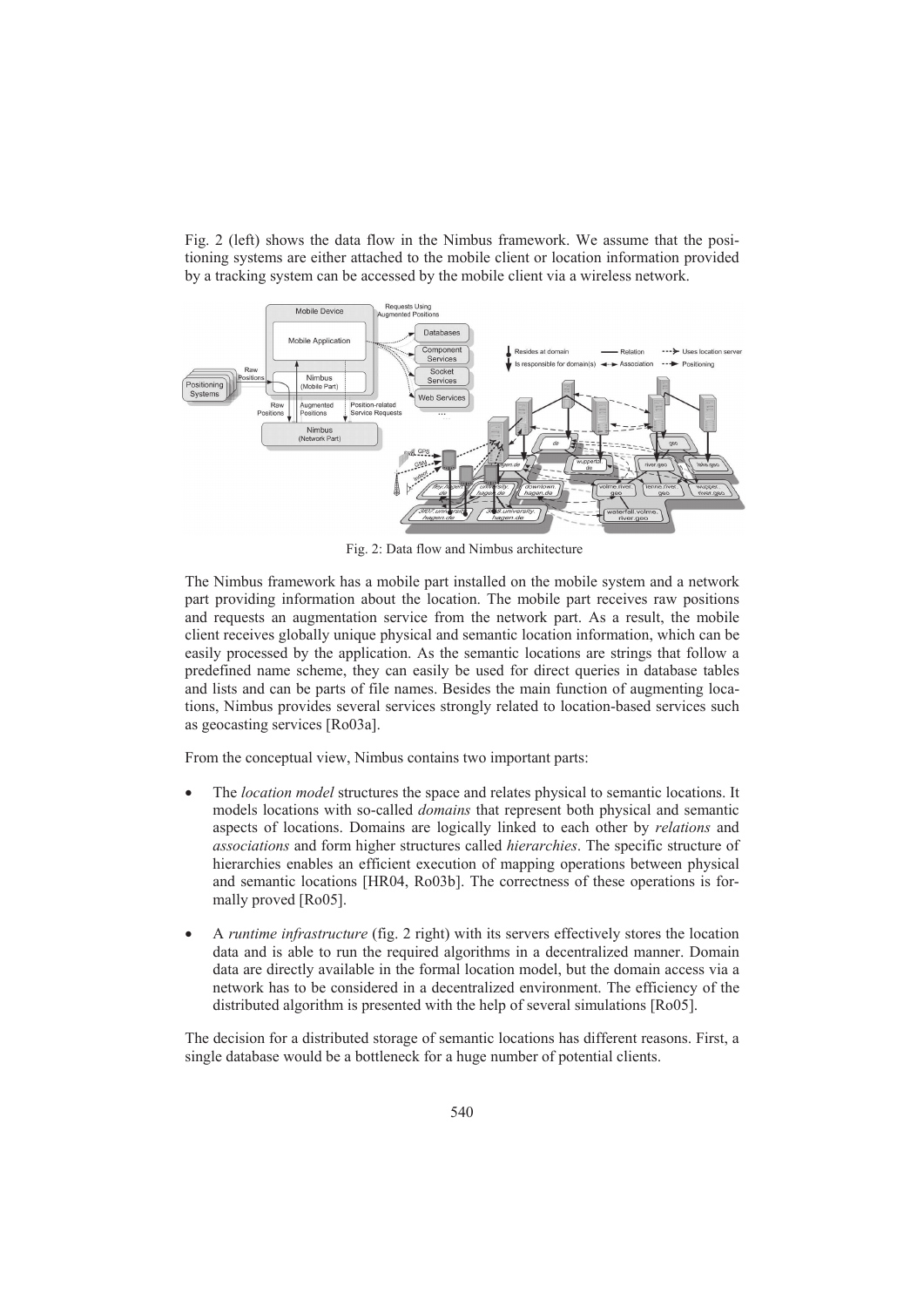Second, mobile users who access domain data want to connect to the responsible server over low distances (in terms of network as well as geographically). Finally, information about local domains is usually available locally and is difficult to administrate in a central database. To address problems in the distributed, mobile scenario, the Nimbus Framework contains a number of mechanisms:

- A decentralized lookup mechanism allows a client to lookup the location server, responsible for the local area and in addition interconnects the servers that are logically linked. The lookup mechanism does not require any central instance and considers the low bandwidth of current wireless connections.
- An advanced caching concept additionally reduces network traffic and allows the mobile client to perform the resolution task while it is disconnected for a certain time. Computational demanding geometric operations are not executed on the client's site.

#### **3 Evaluations**

The Nimbus framework is completely implemented and works well. To show the effectiveness, a number of performance experiments were conducted to examine response time, scalability and network traffic. To get realistic results, the experiments used 8000 domains imported from the German land survey office (fig 3 left) that represent the area of Hagen.



Fig. 3: Average resolution time for simultaneous requests

The most important result is presented in fig. 3 (right). A number of clients periodically perform a mapping between physical and semantic locations. The experiments were conducted for 1, 2 and 3 servers. All caches were switched off. Once receiving a semantic resolution result, the next request is sent without any delay. This causes a high load to the servers. It is important to note that in reality significantly more users per location server are needed to cause a specific load.